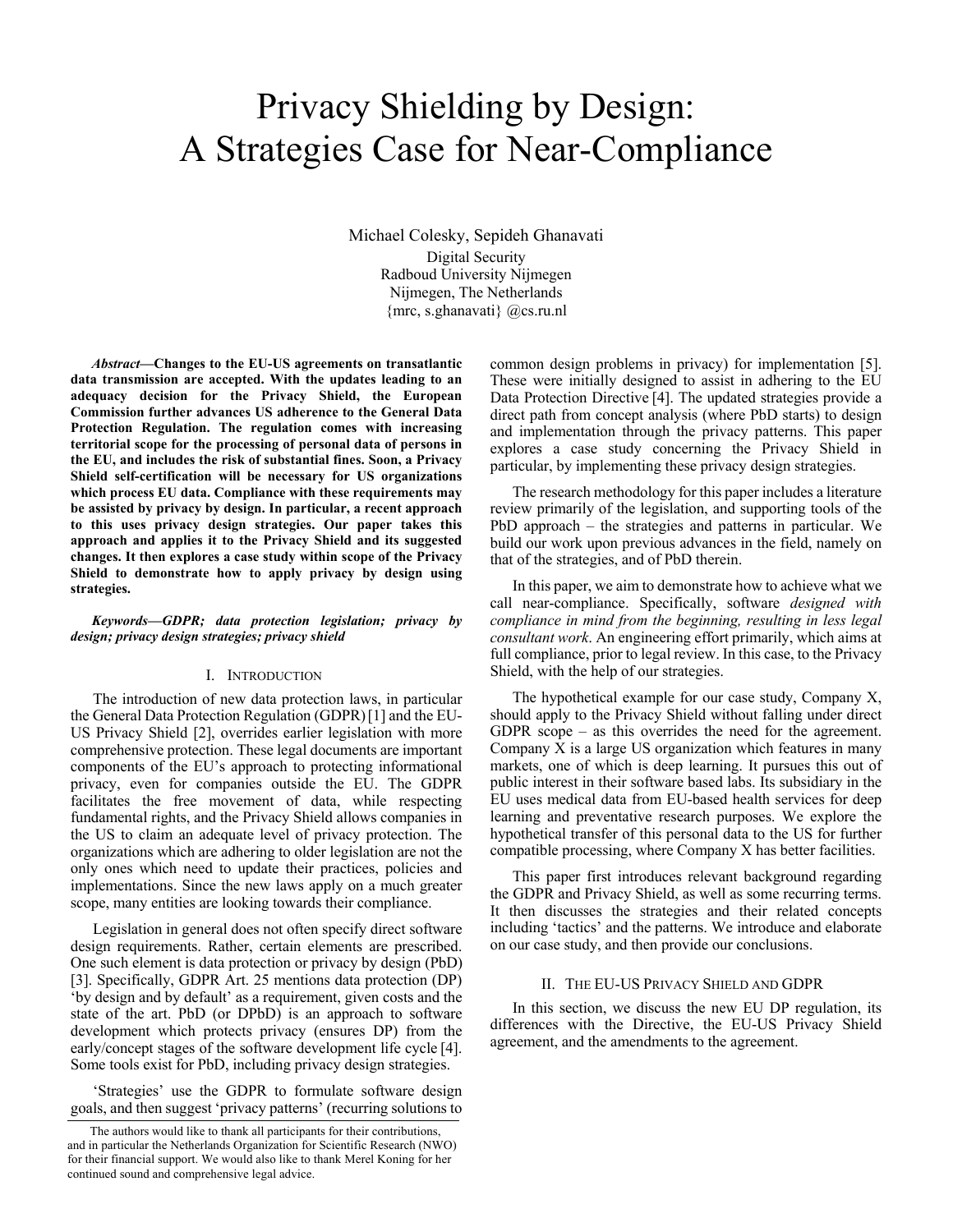## *A. The General Data Protection Regulation (GDPR)*

The GDPR will be in force from May  $25<sup>th</sup>$  2018 [1]. It replaces the EU Data Protection Directive 95/46/EC, and will apply to all member states without having a distinct national implementation. Article 4 (1) and (2) of the GDPR [1] provide definitions for 'personal data' and 'processing' respectively. Personal data in the GDPR refers to any information which relates to an identifiable natural person. Processing thereof is any usage of that personal data, from collection to erasure and anything in between. The GDPR and original Directive provide very specific examples, such as (non-exhaustively) making available, adaptation, alteration, or alignment (Art. 4(2)).

The new measures of the upcoming Regulation include more than its predecessor. For example, the GDPR introduces fines of ten million euros, or 2% of previous annual worldwide turnover  $(Art. 83(4))$  – double in some cases  $(Art. 83(5))$ . It also requires data controllers to designate a Data Protection Officer in some circumstances (Art. 37). Notice and consent are well known principles for which the GDPR enforces strict requirements. Contact and data retention information clauses (e.g. within Art. 13, 14) feature, as well as data breach notification (Art. 34). Furthermore, explicit, freely given, and informed consent must be provable by data controllers (Art. 7). It is also withdrawable. The right to be forgotten is refined into the right to erasure and to data portability (Art. 17 and Art. 20).

The GDPR includes greater territorial scope, notably and importantly, international application to those who process personal data of individuals in the EU (Art. 3). Exceptions to this include legitimate national security or law enforcement purposes concerning detection, investigation, prevention, or prosecution. The GDPR has more rules for transferring personal data to international organizations or third countries than internally to the Union (Art. 44). One of these rules is based on an adequacy decision, that is a sufficient level of protection as per Art. 45(2) – assessing the entity's laws, supervision authorities, and international commitments.

If a country lacks adequate privacy law, a legal agreement may give grounds for adequacy, e.g. Safe Harbor – the original attempt at facilitating trans-Atlantic data flows between the EU and US. The Schrems case [6], where Facebook was taken to court in Ireland over privacy violations, revealed a flaw in the use of the Safe Harbor agreement – notably surveillance. This resulted in a renegotiation leading to a new adequacy decision, fulfilling Art. 45 of the GDPR – the EU-US Privacy Shield [8].

#### *B. The EU-US Privacy Shield*

The Privacy Shield is an effort to enable protected data transfers out of the EU and through the US for commercial purposes. It does not merely replace Safe Harbor, however, it provides a base on which to introduce oversight and redress, as well as stricter justification requirements for repurposing.

The main objective of the Privacy Shield is to provide 'essential equivalence' to the GDPR [7]. However, as noted below, the agreement initially fell short of this. This had led to an expectation of future versions, and as of July 12th 2016 a revision has been accepted [8][9][2]. Prior to this the European Data Protection Supervisor (EDPS) provided an opinion which suggested changes to the Privacy Shield [7]. It built upon the opinion of the Article 29 Working Party (WP29) [10], which when combined with the EDPS opinion make an authoritative overview. We include these opinions in our analysis. The next section highlights their suggestions and the resulting changes to the Privacy Shield.

#### *C. Privacy Shield Amendments*

Both authorities welcome the improvements made by the Privacy Shield, though each noted significant and necessary room for improvement. For one, the aspects covered by the Privacy Shield are (still) spread out beyond a single document, including the adequacy decision and its annexes [2][7][9].

The overall flaws mentioned by the EDPS and WP29 feature the omissions and insufficient specifications of *data minimization / retention* and *automated / bulk processing*, poor clarification of *purpose specification / limitation*, *exceptions / derogations*, as well as room for improvement for *onward transfer*, *redress*, *oversight*, and *rights to access/object* [7]. Of these, clarifications are provided in the new revision for some items, with improvement on several previously lacking items [2]. However, the risk based approach to re-identification has been seen to contradict WP29's opinion on identifiability [9].

These flaws (italicized) are mostly in the Privacy Principles section, Annex II – the main body of the agreement, where in some cases the lack of precise language, or specific purposes and requirements have been seen as failing to limit interference with rights to data protection and privacy [7]. Both the WP29 and EDPS aim for clear purposes and precise requirements for exceptions to the Privacy Shield's protection. While somewhat alleviated in the adopted text [9], some imprecision still exists.

For example, the adopted text still includes 'has been' vs. 'to be' transferred, where the EDPS notes a lack of accuracy may result in misunderstandings. For instance, in "...limitations on the access and use of personal data transferred…" in recital 55 of the draft decision [7]. Onward transfers now need contractual binding to take place [9]. Another example is variance on purpose 'consistency' or '[material] difference' in purposes [7]. These might have allowed false interpretations. We expected the use of '[in]compatible' purposes to appear in coming revisions regularly. Instead clarification was given. This includes both examples of compatible processing activities, and the notion that material difference is possible while 'compatible', but requires new consent [2][9].

In particular, the reuse of human resource or medical data for marketing purposes was troubling – we thus believed that Privacy Shield Annex II.II 9(b)(i) and II.II 14(b)(i) would be removed. Instead 9(b)(i) (human resource data reuse) gained compatible purpose consideration [9]. Medical data reuse still merely requires notice, which is fortunate for Company X in our case study. We had also expected more automation safeguards against harmful performance, credit, reliability, or conduct related personal data usage. While the US offers credit, mortgage, and employment protections, the area is to be monitored by the Commission [2]. Furthermore, despite 'relevance' not being considered sufficient in the context of data minimization by the EDPS [7], the usage is retained. The EDPS suggests that this term be adapted to "adequate and not excessive" or "limited to the information that is necessary."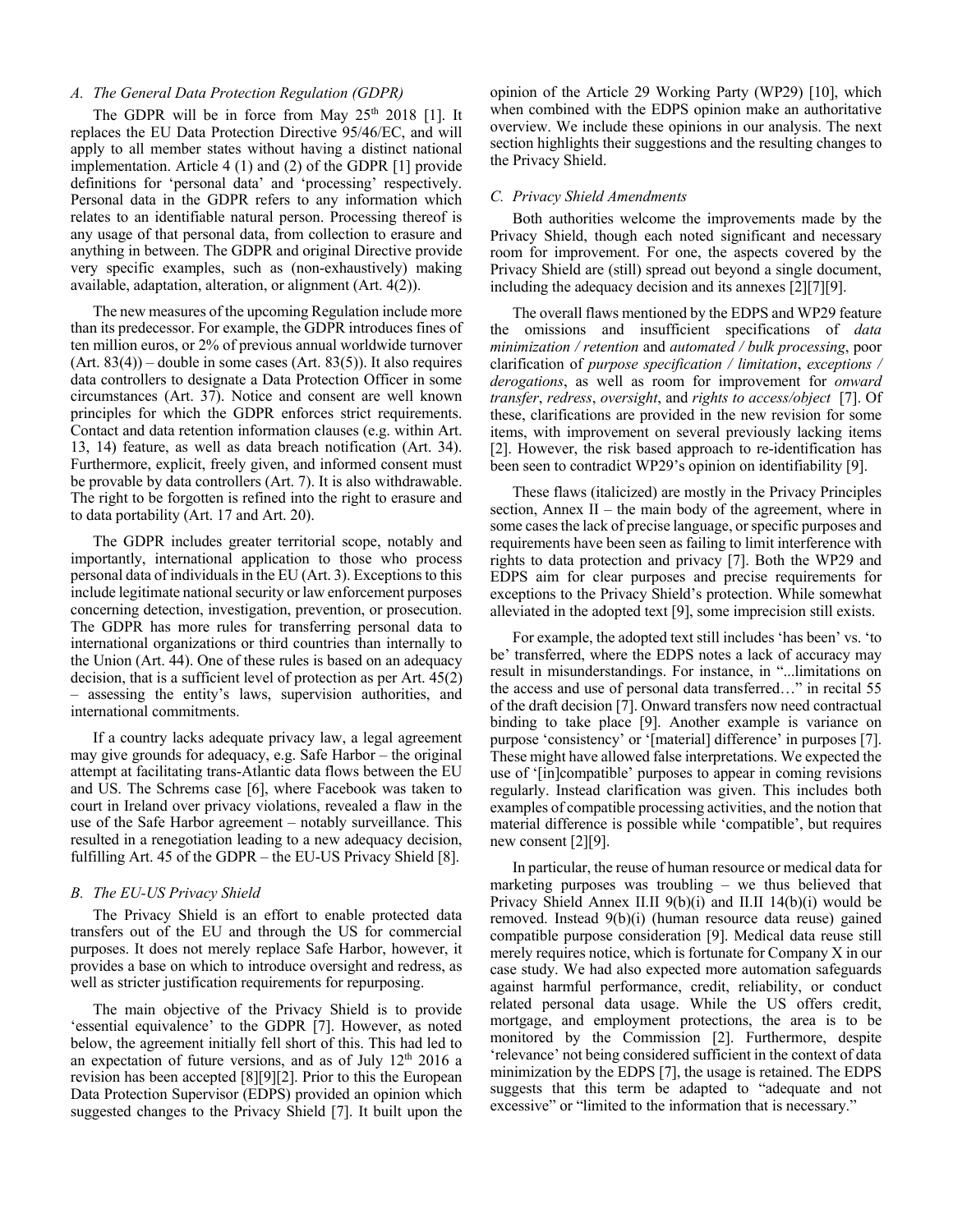Less clear cut are the exceptions granted to certain types of processing in the interest of free speech or expression, such as journalism, which contest the equal importance of privacy. These contradict key GDPR requirements, and still need to be balanced. On-going suggestions for this include more precise language to outline the scope of these exceptions and ensure that they only are used for proportionate free speech purposes. Some exceptions regarding initially commercial purpose data, including US laws still allowing public interest access while affecting personal data may eventually be reassessed. The EDPS has recommended international commitments for access to these by authorities [7].

Additional means to pursue redress by individuals in the EU would follow suggestions to reduce the current complexity. Presently redress is possible as per recital 43 of the adequacy decision [8]. The EDPS had suggested additional prevention through compliance monitoring by US authorities, as well as certification supervision by Data Protection Authorities (DPA), noting that the Judicial Redress Act does not have sufficient scope [7]. Further meaningful review may feature spot verifications on both commercial and authority access.

Having discussed the flaws still present in the Privacy Shield, which may result in future changes, it is important that a company which self-certifies does so expecting to eventually provide near GDPR level protection. The further monitoring of the situation by the Commission may result in additional changes. However, we find that medical data use for research receives special exemptions under the Privacy Shield, especially in the context of automated processing. Considering need for data protection by design and by default (Art. 25), we use the PbD tool, privacy design strategies, in our case study.

#### III. STRATEGIES & TACTICS

A privacy design strategy "specifies a distinct architectural goal in privacy by design to achieve a certain level of privacy protection" [5]. Privacy design strategies are a technique for achieving privacy by design first noted by Hoepman [4]. They previously translated the original data protection principles into design goals more accessible to software engineers. These strategies have been extended to make them more relevant in the GDPR context, and provide a direct path from concept to design implementation [5]. This is achieved through privacy patterns, common solutions to recurring design problems in privacy by design. Also introduced were privacy design tactics, a spin on software architecture's system quality attribute 'tactics' which connect the strategies to the patterns.

Both the strategies and tactics use capitalized verbs which more or less summarize their intent. They are shown in TABLE I. SEPARATE for instance can be approached through both processing in isolation, and in distributing the data, both logically and physically [5]. The ongoing collection of privacy patterns which the strategies and tactics connect to are found in [11]. Our case study uses a number of these concepts to demonstrate an example in which the Privacy Shield applies.

TABLE I. STRATEGIES BY TACTICS (ADAPTED FROM [5])

| <b>MINIMIZE</b>                                                                       | <b>HIDE</b>                                                                               | <b>SEPARATE</b>                                   | <b>ABSTRACT</b>                      |
|---------------------------------------------------------------------------------------|-------------------------------------------------------------------------------------------|---------------------------------------------------|--------------------------------------|
| <b>AGGREGATE</b><br><b>EXCLUDE</b><br><b>SELECT</b><br><b>STRIP</b><br><b>DESTROY</b> | <b>RESTRICT</b><br><b>SEPARATE</b><br><b>MIX</b><br><b>OBFUSCATE</b><br><b>DISSOCIATE</b> | <b>DISTRIBUTE</b><br><b>ISOLATE</b>               | <b>GENERALIZE</b><br><b>GROUP</b>    |
| <b>INFORM</b>                                                                         | <b>CONTROL</b>                                                                            | <b>ENFORCE</b>                                    | <b>DEMONSTRATE</b>                   |
| <b>PROVIDE</b><br><b>NOTIFY</b><br><b>EXPLAIN</b>                                     | <b>CONSENT</b><br><b>CHOOSE</b><br><b>UPDATE</b><br><b>RETRACT</b>                        | <b>CREATE</b><br><b>MAINTAIN</b><br><b>UPHOLD</b> | <b>AUDIT</b><br>LOG<br><b>REPORT</b> |

#### IV. CASE STUDY

Our example, Company X, is a receiving data controller, and its EU-based subsidiary is the initial data controller. In particular, we focus on its preventative deep learning re-use of medical data initially held by the subsidiary.

In most cases Company X must follow the GDPR directly. The GDPR's scope generally includes it based on Art. 3(1) [1] (i.e. intent to provide products or services to individuals in the EU). However, in some contexts the GDPR is not directly applicable. Our case study explores one such context.

The GDPR's scope is subject to the context of processing by an establishment. Where Company X processes the personal data of a person in the EU, it falls under scope since it has premises in the EU (the subsidiary research institute) with processing context, or intends to provide products and services to persons in the EU (also the subsidiary). This applicability fades where processing is not in those contexts, where the controller becomes self-certified with the Privacy Shield as grounds for processing. In those cases, the Privacy Shield applies to personal data transfers out of the EU to the US, and any further third party flow. This case study explores Company X self-certifying under the Privacy Shield in order to do this.

#### *A. Repurpose of Medical Data*

In our example, Company X's subsidiary research institute receives EU medical data under research purposes, following no request for new consent from data subjects by the medical institution. This can happen in the case of research.

Research purposes are awarded special exemptions in the GDPR, as stated by Art. 89 (i.e. derogations on certain rights for research), and further described in e.g. recital 157 (justifying coupling registries for enhancing knowledge). Predicting disease can be seen as a legitimate interest, though a transfer might also be done on the basis of national legislation until the GDPR comes into force. For example in the UK Data Protection Act, §4(3) Schedule 3(8) or Schedule 4(4) may allow further transfers and processing of medical data so long as only medical (including research) professionals are using it [12]. Of course even when countries are outside the EU, they are affected by the GDPR – the UK may require an adequacy decision like the Privacy Shield.

For Company X, recital 33 suggests that consent may play some role even in these research purposes (specifically distinction between consent for different research areas). Though, as per Art. 89(1) and recital 52, 62, 65, a data subject might not retain their rights to access, erase, rectify, restrict, or object to processed data. At best, Art. 14(5)(b) and recital 113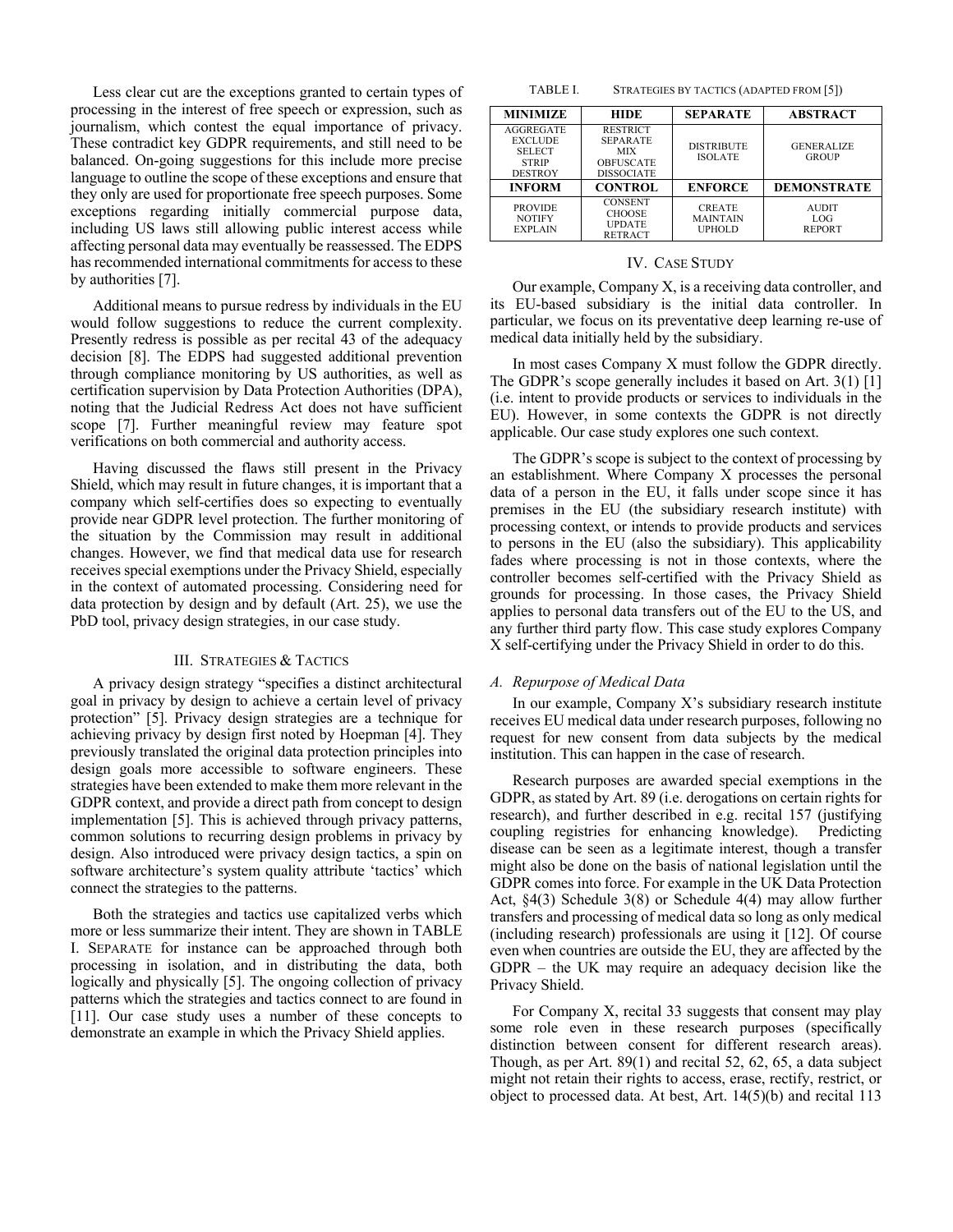include notification if it is not considered too much effort. The nature of the data, Art. 9(2)(j) affirms (processing necessary for research), is exempt from the prohibition of special category data processing in Art. 9(1). This data may be kept identifiable longer as necessary for that purpose  $-$  Art. 5(1)(e).

Company X desires to use their local US infrastructure to further their EU research efforts. They wish to continue using the personal data acquired by their EU subsidiary. They choose to receive the data as a controller instead of a processor, as processors are subject to more responsibilities (especially regarding obligation to the controller, and standard contractual clauses) – Art. 28. As a controller, it determines purposes or means, within the boundaries of the purpose it gives to its subsidiary: e.g. *disease prevention and detection through deep learning and artificial intelligence*.

In this context, Company  $X$  is a controller not bound by the GDPR directly, but by the Privacy Shield. If it infringes upon any obligations within, it will be accountable under US law. This may lead to intervention from the ombudsperson or a fine.

## *B. Software Considerations*

The strategies are designed to facilitate a certain level of privacy protection, allowing engineers to attempt compliance. Each strategy and its contained tactics and patterns are applied where necessary. The patterns and their sources may be found in [11]. In this case study we recommend the following.

#### *1) MINIMIZE*

Company X is under obligation to minimize the data as much as possible while still fulfilling the research purpose (recital 156). Though more data may translate to better results, and allows them to warn patients and their doctors – doing so is incompatible with their purposes. Therefore, it will be expected to reduce identifiability as much as it can without jeopardizing the learning (Privacy Shield II.II  $(14)(a)(i)$ ) [2]. Training the learning system with data types which cannot correlate to symptoms, like names and identity numbers, may even provide poorer predictions. It may wish to choose the types of data that are more relevant, and remove those which are not. The SELECT and STRIP tactics should be used, including for example Partial Identification [13], Select Before You Collect [4], and Strip Metadata [14].

SELECT: *decide on a case by case basis on the full or partial usage of personal data, akin to whitelisting or opt-in.*  STRIP: *removing unnecessary personal data fields from the system's representation of each user.* [5]

#### *2) HIDE*

Company X is under strong obligations to protect their highly sensitive data from unauthorized access, use, sharing etc. as their research purpose does not exempt them from this  $-e.g.$ recital 53 (meriting higher protection). In particular, the transferring of data from their subsidiary should benefit from state of the art security safeguards. Furthermore, applied as a tactic instead of strategy, there are some cases where data (such as confidential data (Privacy Shield II.III (8)(c)), or pseudonym details (GDPR Art. 4 (5))) should be separated from other data.

The above considerations could benefit from all HIDE tactics. Company X could utilize [Purpose-based] Access Control [14], Pseudonymous Identity [15], K-anonymity [4], Local/Network Encryption, and finally Link Padding [15], with one pattern per HIDE tactic respectively below and in TABLE I.

RESTRICT: *preventing unauthorized access to personal data.*  SEPARATE: *preventing the correlation of personal information to reduce the likelihood of privacy violations.* 

MIX: *processing personal data randomly within a large enough group to reduce correlation.*

OBFUSCATE: *preventing understandability of personal data to those without the ability to decipher it.* 

DISSOCIATE: *removing the correlation between different pieces of personal data.* [5]

#### *3) SEPARATE*

Many cases benefit from ISOLATE and DISTRIBUTE, though these approaches to privacy protection do not directly facilitate the principles featured in the Privacy Shield. Not centralizing data, however, will make correlating data into meaningful predictions tougher. Company X does not need to utilize this strategy or its tactics, but doing so may afford its data subjects better privacy protection. It should try to find a good balance between personal data separation and effective deep learning.

### *4) ABSTRACT*

Like with SEPARATE, Company  $X$ 's use of deep learning to draw connections between data may be hindered by this strategy. In some cases, it may be able to generalize data without this drawback. However, their unique case does not really justify this. They are not obliged to use this strategy or its tactics, though in some cases the simplification of details can result in better predictive systems – by abstracting away less meaningful information.

#### *5) INFORM*

As mentioned in Section A and Section II.C, at best there is a proportionate need to NOTIFY data subjects that their data is being used for research. Data Breach Notification [4] is especially necessary, though not specifically to data subjects. When self-certifying, a public Privacy Policy will EXPLAIN usage. Also as per Privacy Shield II.II (8)(i), data subjects have the right to request access to verify that usage, and have it corrected where it is inaccurate or processed in violation [2].

## SUPPLY: *making available extensive resources on the processing of personal data, including policies, processes, and potential risks.*

NOTIFY: *alerting data subjects to any new information about processing of their personal data in a timely manner.*  EXPLAIN: *detailing information on personal data processing in a concise and understandable form.* [5]

#### *6) CONTROL*

Also mentioned in Section A, the use of medical data which already acquired consent allows Company X to overlook data subject rights to reasonable levels of control. In fact, doing otherwise would likely constitute an incompatible purpose.

#### *7) ENFORCE*

Company X is not entirely without responsibility here, it still needs to CREATE, MAINTAIN, and UPHOLD their policies. These include their legal responsibilities, their procedures and their